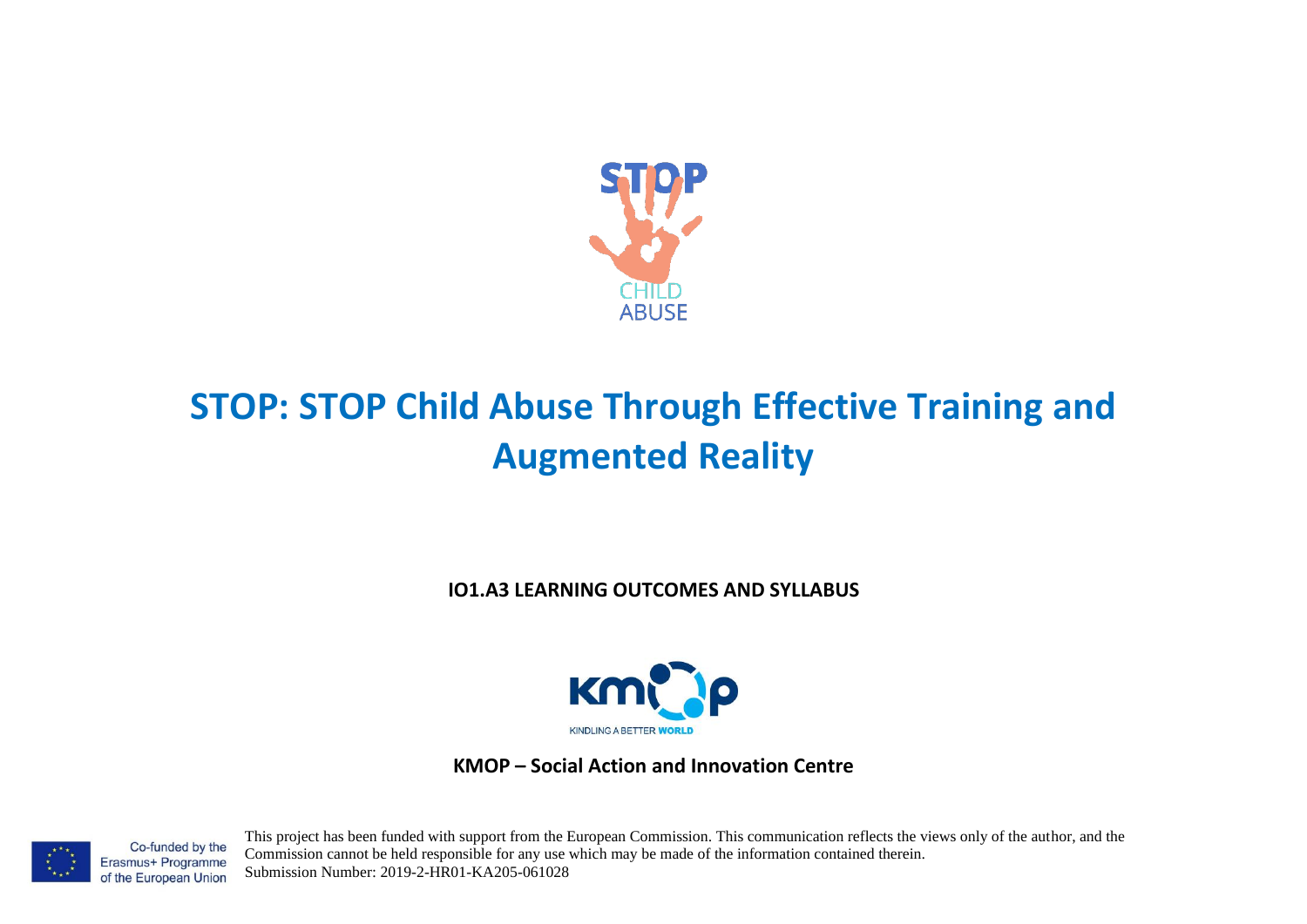



# **STOP FRAMEWORK**

# MODULE 1: INAPPROPRIATE TOUCHING

# 1. General Description of the Module

This module provides information about the risks associated with inappropriate touching, which can be defined as an act that involves hugs, touches and other gestures of physical nature, but not necessarily of sexual nature, that tend to make children feel uncomfortable $^1$ .

# 2. List of Topics:

## **Ages 09-12**

## **Topic 1: Inappropriate Touching – General Information**

**Short description:** Definition, description and explanation of inappropriate touching, the differences between safe, unsafe and unwanted touches, good vs bad touch, means of identification of inappropriate touching.

# **Topic 2: Private parts/privacy**

[touching/9993/#:~:text=On%20the%20other%20hand%2C%20inappropriate,is%20not%20appropriate%20workplace%20conduct.](https://www.xperthr.com/faq/what-is-the-difference-between-harassment-and-inappropriate-touching/9993/#:~:text=On%20the%20other%20hand%2C%20inappropriate,is%20not%20appropriate%20workplace%20conduct.)



<sup>&</sup>lt;sup>1</sup> EXPERT HR/LexisNexis. 2020. What is the difference between harassment and inappropriate touching?. Retrieved 09/07/2020 from[: https://www.xperthr.com/faq/what-is](https://www.xperthr.com/faq/what-is-the-difference-between-harassment-and-inappropriate-touching/9993/#:~:text=On%20the%20other%20hand%2C%20inappropriate,is%20not%20appropriate%20workplace%20conduct.)[the-difference-between-harassment-and-inappropriate-](https://www.xperthr.com/faq/what-is-the-difference-between-harassment-and-inappropriate-touching/9993/#:~:text=On%20the%20other%20hand%2C%20inappropriate,is%20not%20appropriate%20workplace%20conduct.)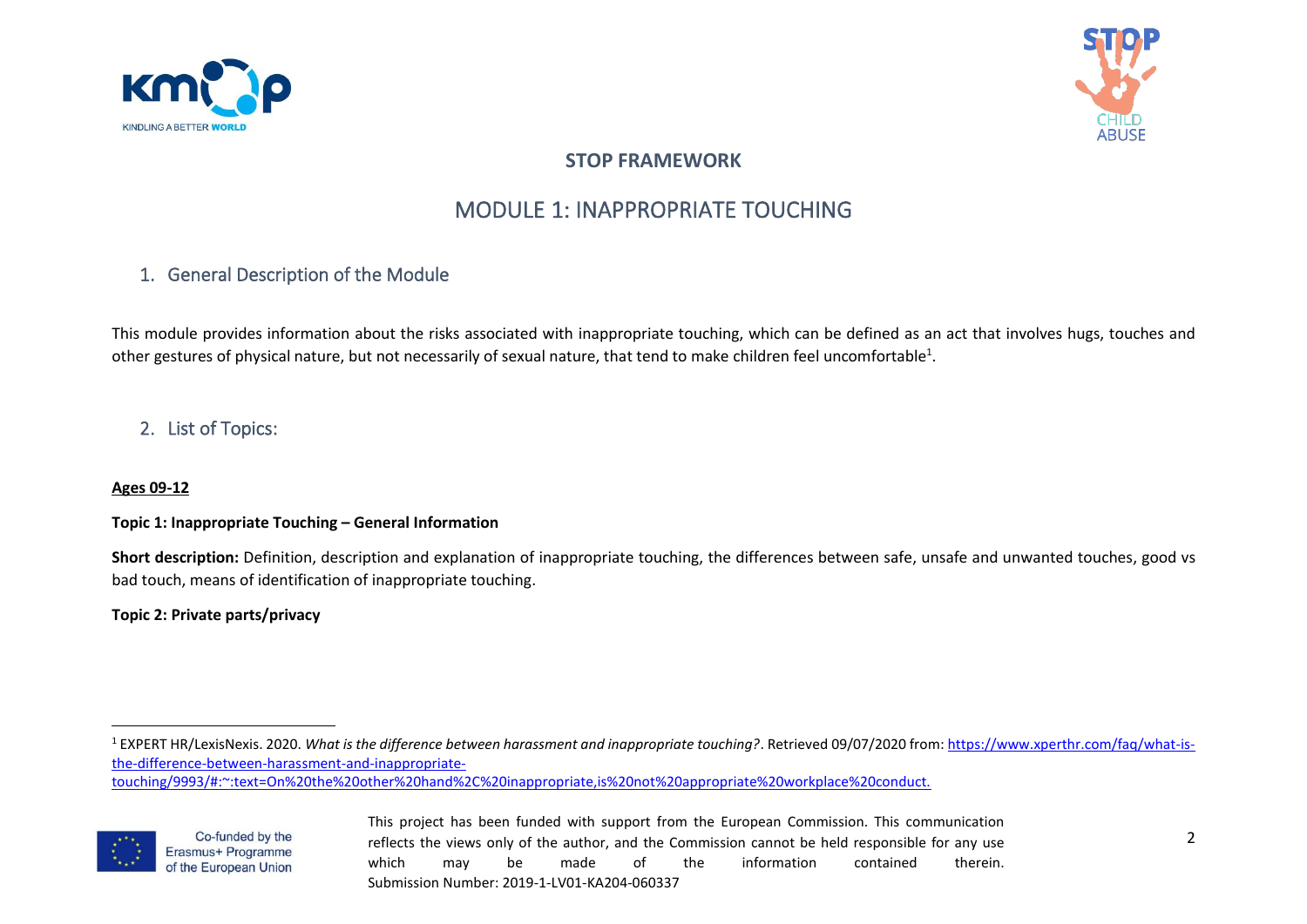



**Short description:** Description of the private parts and how the youth worker can help the child, protect and understand them. Teach children about the private parts, the correct anatomical words in order to help them express themselves correctly if needed. Teach children to be confident and control their body.

# **Topic 3: Perpetrators of inappropriate touching**

**Short description:** In most cases, the abused children know their perpetrator. They are everyday people; they could be a staff member at the child's school; a coach or music instructor; a member of the church; a baby - sitter; a family member; a neighbour; an older student<sup>2</sup>. In other cases, the perpetrator could be someone who will try to separate the child from the safe environment in order to take advantage of them. The youth worker should be aware of this and capable of letting the child protect him/herself

## **Topic 4: Indicators of psychological pain caused by inappropriate touching**

**Short description:** The signs that show that a child carries the psychological burden of an experience of inappropriate touching

**Topic 5: How to react when informed about a case of inappropriate touching**

**Short description:** The proper approach of the youth worker when he /she recognizes a victim, when the victim expresses himself/herself and when the perpetrator and the victim are in the same place (peers). Discourage the word "secret".

#### **Ages 13-18**

## **Topic 1: Inappropriate Touching – General Information**

**Short description:** Definition, description and explanation of inappropriate touching, the differences between safe, unsafe and unwanted touches.

**Topic 2: Private parts/privacy**

<sup>2</sup> https://defendinnocence.org/6-perpetrator-grooming-behaviors-every-parent-needs-to-know/



Co-funded by the Erasmus+ Programme of the European Union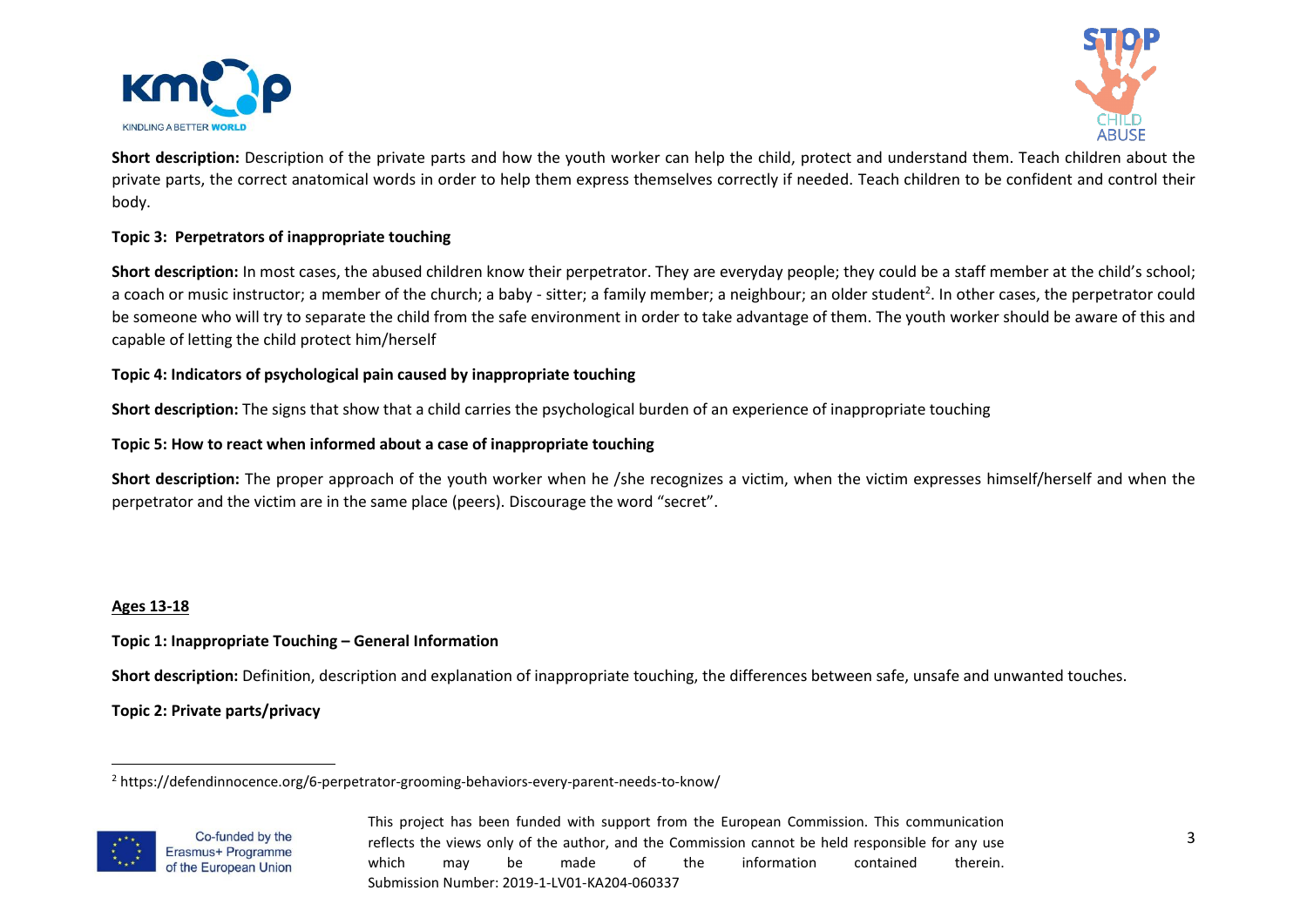



**Short description:** Description of the means of identification of incidents of inappropriate touching. Differences between a flirt and a potential abuse. Learning correct (anatomical) words for private body parts gives children the vocabulary they need and helps them know it's okay to talk about those body parts. Let teens know that they are in control of who touches their bodies and how.

**Topic 3: Perpetrators of inappropriate touching Short description:** In most cases, the abused teens know their perpetrator. They are everyday people; they could be a staff member at the teen's school; a coach or music instructor; a member of the church; a baby - sitter; a family member; a neighbour; an older student<sup>3</sup>. In other cases, the perpetrator could be someone who will try to separate the teen from the safe environment in order to take advantage of them. The youth worker should be aware of this and capable of letting the teen protect him/herself.

# **Topic 4: Indicators of psychological pain caused by inappropriate touching**

**Short description:** The signs that show that a teen carries the psychological burden of an experience of inappropriate touching

## **Topic 5:How to react when informed about a case of inappropriate touching**

**Short description:** The proper approach of the youth worker when he/she recognizes a victim, when the victim expresses himself/herself and when the perpetrator and the victim are in the same place (peers). Discourage the word "secret".

| <b>MODULE 1: INAPPROPRIATE TOUCHING (Ages 09-12)</b>    |                                    |                                                                                     |                                                               |                                                                                                                                                                    |                 |  |  |  |
|---------------------------------------------------------|------------------------------------|-------------------------------------------------------------------------------------|---------------------------------------------------------------|--------------------------------------------------------------------------------------------------------------------------------------------------------------------|-----------------|--|--|--|
| Topic 1:                                                | <b>Main Objectives:</b>            | <b>KNOWLEDGE</b>                                                                    | <b>SKILLS</b>                                                 | <b>ATTITUDE</b>                                                                                                                                                    | <b>SCENARIO</b> |  |  |  |
| Inappropriate<br>Touching $-$<br>General<br>Information | What is Inappropriate<br>touching? | (In the context of EQF,<br>knowledge is described as<br>theoretical and/or factual) | (In the context of EQF, skills are<br>described as practical) | (In the context of the EQF,<br>attitude is described as the<br>ability of the<br>learner to apply knowledge<br>and skills autonomously and<br>with responsibility) |                 |  |  |  |

<sup>3</sup> https://defendinnocence.org/6-perpetrator-grooming-behaviors-every-parent-needs-to-know/



Co-funded by the Erasmus+ Programme of the European Union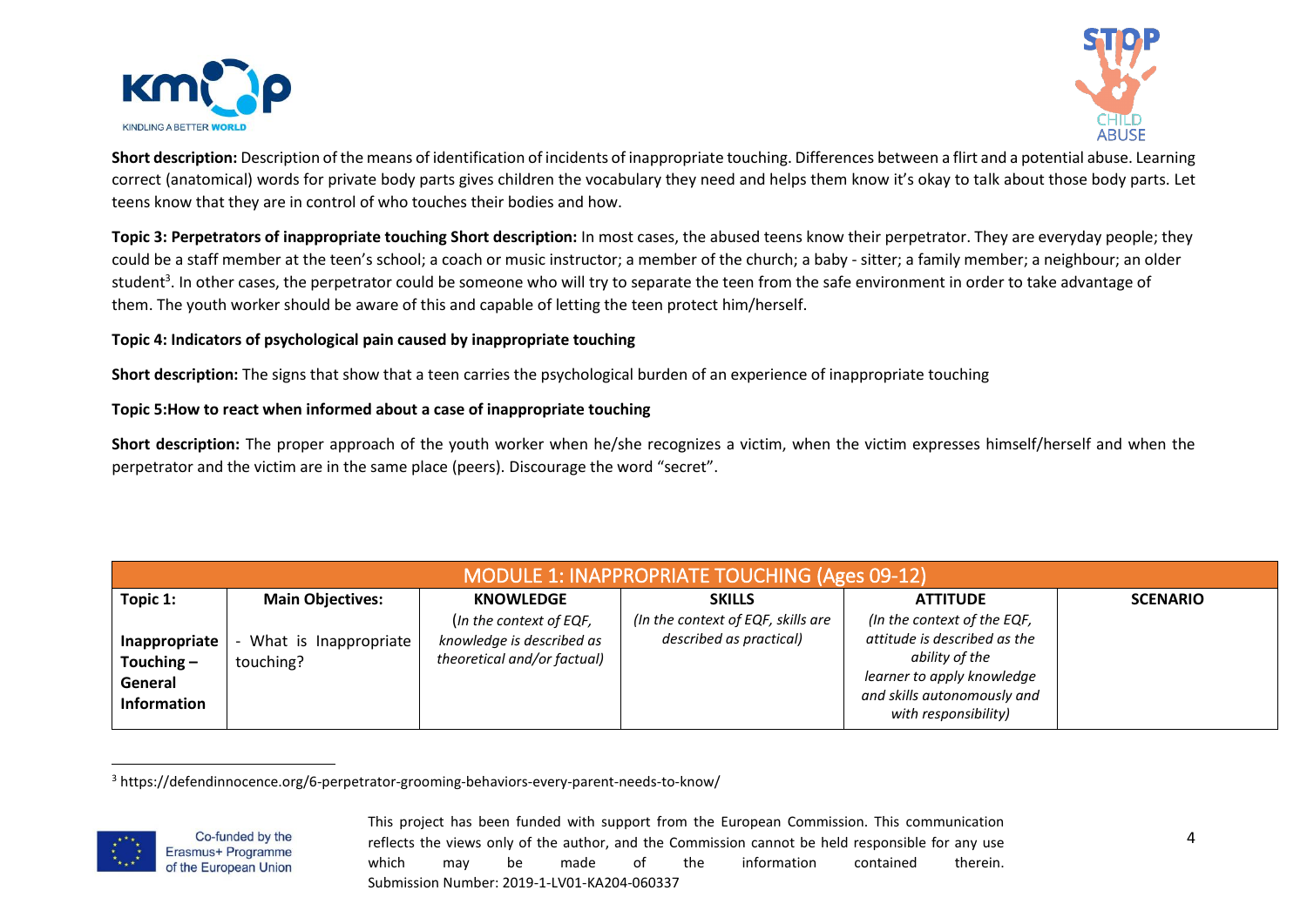



|                | differences<br>The        | I understand/know             | I am able to/ can show          | I am able to/ can show          |  |
|----------------|---------------------------|-------------------------------|---------------------------------|---------------------------------|--|
|                | between safe, unsafe and  |                               |                                 |                                 |  |
|                | unwanted touches.         | know<br>$-1$<br>what I        | - I am able to describe         | -I am able to reflect on cases  |  |
|                |                           | inappropriate touching is.    | inappropriate touching.         | I find suspicious as practices  |  |
|                | - Identification of good  |                               |                                 | of inappropriate touching.      |  |
|                | and bad touches.          | -I know the good and the      | - I am able to recognise        |                                 |  |
|                |                           | bad touches.                  | inappropriate touches.          | - I am able to apply critical   |  |
|                |                           |                               |                                 | thinking when encountering      |  |
|                |                           | -I know how to identify a     | - I am able to describe the     | suspicious cases related to     |  |
|                |                           | bad or an unwanted touch.     | difference between the good     | inappropriate touching.         |  |
|                |                           |                               | the<br>bad<br>and<br>and<br>the |                                 |  |
|                |                           |                               | unwanted touch.                 | - I am able to keep an open     |  |
|                |                           |                               |                                 | mind and be a good listener     |  |
|                |                           |                               | - I am able to recognise the    | when a child wishes to speak    |  |
|                |                           |                               | bad touch.                      | with me.                        |  |
|                |                           |                               |                                 |                                 |  |
|                |                           |                               |                                 | -I am able to able to show      |  |
|                |                           |                               |                                 | empathy to a child/youth        |  |
|                |                           |                               |                                 | that shares with me that        |  |
|                |                           |                               |                                 | he/she has experienced          |  |
|                |                           |                               |                                 | inappropriate touching.         |  |
|                |                           |                               |                                 |                                 |  |
| <b>Topic 2</b> | <b>Main Objectives:</b>   | <b>KNOWLEDGE</b>              | <b>SKILLS</b>                   | <b>ATTITUDE</b>                 |  |
|                |                           |                               |                                 |                                 |  |
| My private     | - Understand and explain  | -I know which the private     | - I am able to describe to the  | - I am able to reflect on cases |  |
| parts/privacy  | to the child the private  | parts of the body are and     | child which are the private     | I find suspicious as practices  |  |
|                | areas of their body/their | their names.                  | parts of the body.              | of inappropriate touching.      |  |
|                | body privacy as a         |                               |                                 |                                 |  |
|                | principle that should be  | - I know that a touch is also |                                 | - I am able to apply critical   |  |
|                | respected                 | when<br>inappropriate         |                                 | thinking when I encounter       |  |

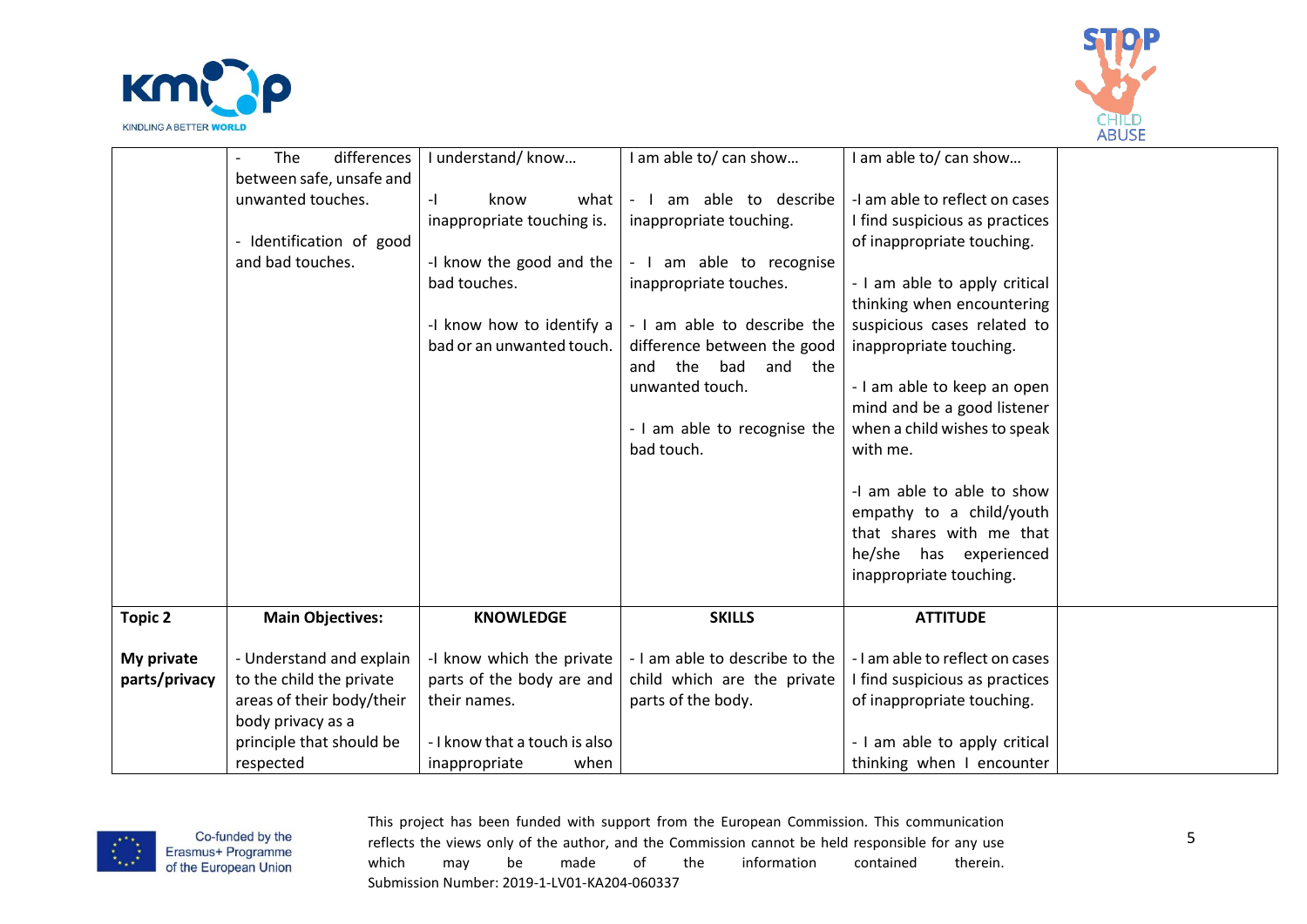



|                     |                            | applied to parts of the       | - I can show to the child which | suspicious cases related to    |  |
|---------------------|----------------------------|-------------------------------|---------------------------------|--------------------------------|--|
|                     | - Teach children the       | body in a sexual way/with     | are the private parts of the    | inappropriate touching.        |  |
|                     | correct names of all their | a sexual motive.              | body.                           |                                |  |
|                     | different body parts,      |                               |                                 | - I am able let the child know |  |
|                     | including their private    | - I know that everyone        | - I can show which parts of the | how to stop someone who        |  |
|                     | body parts                 | must respect the privacy      | body should not be touched.     | tries to touch the private     |  |
|                     |                            | of children                   |                                 | parts of their body or touch   |  |
|                     | -Teach children "You're    |                               | - I am able to explain to the   | them inappropriately in a      |  |
|                     | the boss of your body"     | - I know that children        | child that people should not    | sexual way /with sexual        |  |
|                     |                            | should only be touched in     | touch their private parts or    | motive.                        |  |
|                     |                            | when<br>private<br>parts      | touch them inappropriately in   |                                |  |
|                     |                            | medical<br>examined<br>for    | a sexual way /with sexual       |                                |  |
|                     |                            | reasons.                      | motive in front of others.      |                                |  |
|                     |                            |                               |                                 |                                |  |
|                     |                            | -I understand that I should   | - I am able to recognise what   |                                |  |
|                     |                            | use the proper language       | child<br>makes<br>upset<br>a    |                                |  |
|                     |                            | when talking about private    | concerning an inappropriate     |                                |  |
|                     |                            | parts.                        | touch.                          |                                |  |
|                     |                            |                               |                                 |                                |  |
|                     |                            | -I understand that if a child |                                 |                                |  |
|                     |                            | doesn't want to be hugged     |                                 |                                |  |
|                     |                            | or/and kissed, I should not   |                                 |                                |  |
|                     |                            | insist, even if it is with    |                                 |                                |  |
|                     |                            | family or peers.              |                                 |                                |  |
|                     |                            |                               |                                 |                                |  |
| Topic 3             | <b>Main Objectives:</b>    | <b>KNOWLEDGE</b>              | <b>SKILLS</b>                   | <b>ATTITUDE</b>                |  |
|                     |                            |                               |                                 |                                |  |
| <b>Perpetrators</b> | - Understand and explain   | - I understand that           | - I am able to identify and     | - I am able to apply critical  |  |
| <b>of</b>           | to the child that          | perpetrators of               | explain to the child the        | thinking when encounter        |  |
|                     | perpetrators of            | inappropriate touching        | suspicious behaviour of         | suspicious behaviour from      |  |

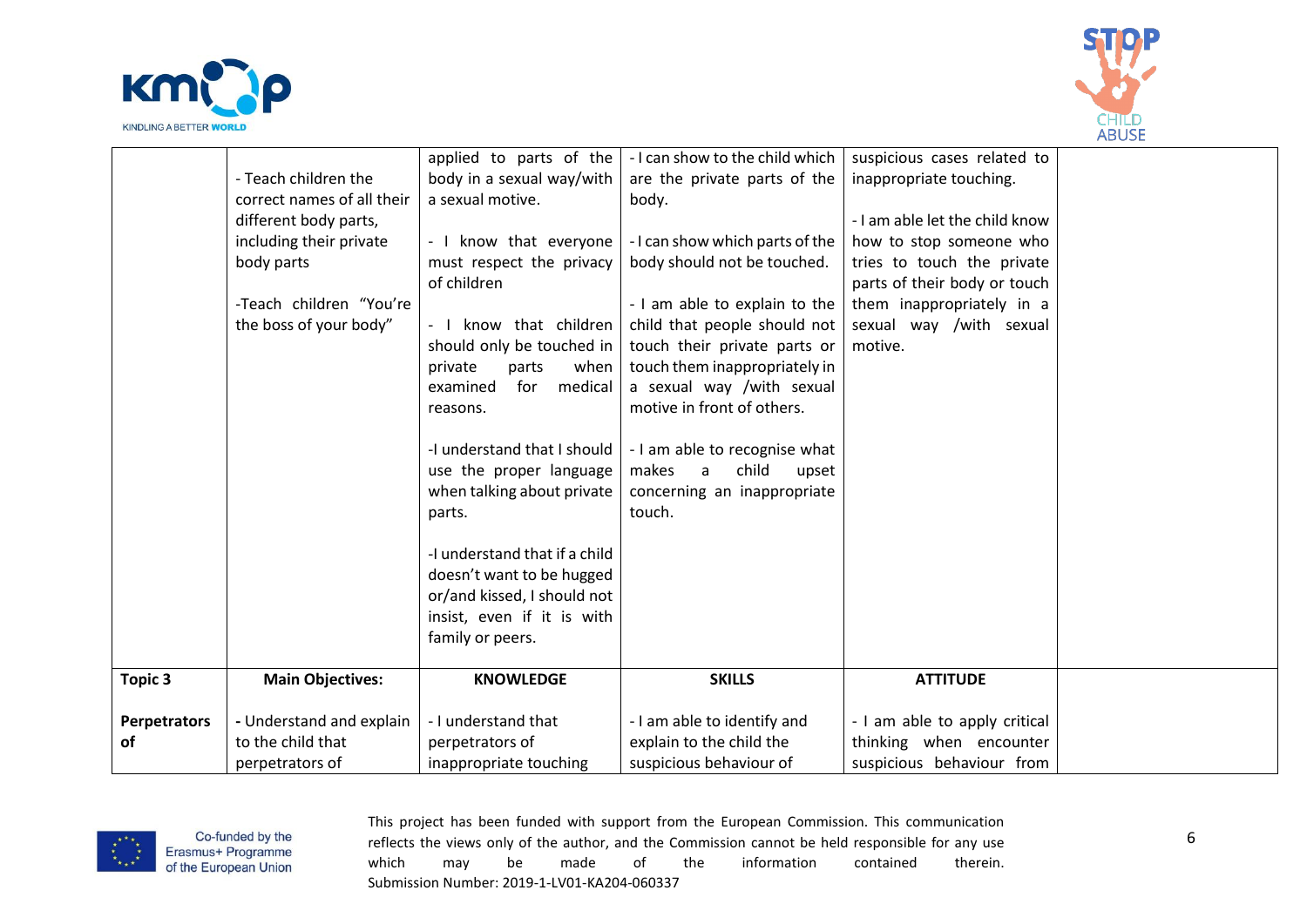



| inappropriate | inappropriate touching       | are often people that the    | people that belong to their   | someone belonging to the      |  |
|---------------|------------------------------|------------------------------|-------------------------------|-------------------------------|--|
| touching      | are often people that the    | child is familiar with (i.e. | environment that could lead   | environment of the child      |  |
|               | child is familiar with (i.e. | family members, school       | to inappropriate touching.    | could<br>lead<br>that<br>to   |  |
|               | family members, school       | staff, coaches, older        |                               | inappropriate touching.       |  |
|               | staff, coaches, older        | students).                   | - I am able to explain to the | -I am able to keep an open    |  |
|               | students)                    |                              | child the way to respond to   | mind on cases of suspicious   |  |
|               |                              | - I understand that          | behaviour that could lead to  | behaviour from someone        |  |
|               | - Understand and explain     | perpetrators of              | inappropriate touching from   | belonging<br>the<br>to        |  |
|               | to the child the             | inappropriate touching       | people of their environment.  | environment of the<br>child   |  |
|               | suspicious behaviour of      | often have common            |                               | that<br>could<br>lead<br>to   |  |
|               | people that belong to        | characteristics that can     | - I am able to explain to the | inappropriate touching.       |  |
|               | the environment of the       | indicate a behaviour that    | child that people can try to  |                               |  |
|               | child that could lead to     | can lead to inappropriate    | use a fabrication to lure     | -I am able to keep an open    |  |
|               | inappropriate touching.      | touching.                    | them from safety in order to  | mind on cases of suspicious   |  |
|               |                              |                              | take advantage of them and    | behaviour from people that    |  |
|               | - Understand and explain     | - I understand that          | how to identify the lie and   | will try to use a fabrication |  |
|               | to the child the way to      | perpetrators of              | respond to the behaviour so   | to lure the child away from   |  |
|               | respond to behaviour         | inappropriate touching       | that they remain safe.        | safety in order to take       |  |
|               | that could lead to           | use certain escalating       |                               | advantage of them.            |  |
|               | inappropriate touching       | behaviour towards the        |                               |                               |  |
|               | from people of their         | child.                       |                               |                               |  |
|               | environment.                 |                              |                               |                               |  |
|               | - Understand and explain     | - I understand that          |                               |                               |  |
|               | to the child that            | perpetrators of              |                               |                               |  |
|               | someone could use a          | inappropriate touching       |                               |                               |  |
|               | fabrication to lure them     | are sometimes people         |                               |                               |  |
|               | away from safety in          | that will try to use a       |                               |                               |  |
|               | order to take advantage      | fabrication to lure the      |                               |                               |  |
|               | of them.                     | child away from safety in    |                               |                               |  |
|               |                              |                              |                               |                               |  |

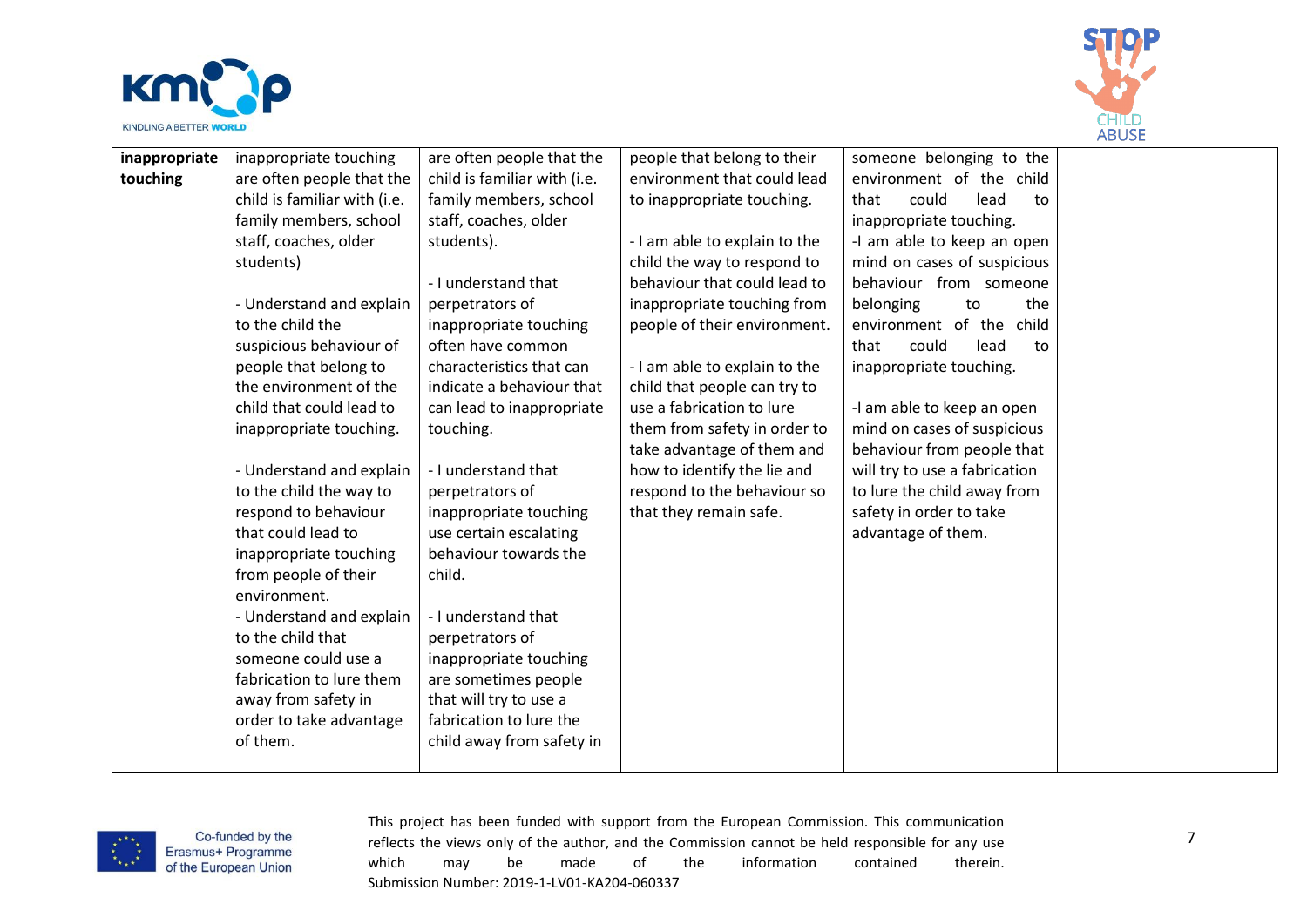



|                | - Understand and explain                     | order to take advantage   |                              |                               |  |
|----------------|----------------------------------------------|---------------------------|------------------------------|-------------------------------|--|
|                | to the child how to                          | of them.                  |                              |                               |  |
|                | identify the fabrication                     |                           |                              |                               |  |
|                | someone uses to isolate                      |                           |                              |                               |  |
|                | them how to respond to<br>it to remain safe. |                           |                              |                               |  |
|                |                                              |                           |                              |                               |  |
|                |                                              |                           |                              |                               |  |
| <b>Topic 4</b> | <b>Main Objectives:</b>                      | <b>KNOWLEDGE</b>          | <b>SKILLS</b>                | <b>ATTITUDE</b>               |  |
|                |                                              |                           |                              |                               |  |
| Indicators of  | - Identify the indicators                    | -I know that victims of   | I am able to recognise where | - I am able to apply critical |  |
| psychological  | and consequences that                        | inappropriate touching    | anxious or depressive        | thinking on identifying the   |  |
| pain caused    | inappropriate touching                       | suffer from emotions of   | behaviours are hiding from a | indicators of psychological   |  |
| by             | can have on the victim as                    | fear, shame, guilt and    | victim of abuse.             | pain caused by sexual abuse,  |  |
| inappropriate  | a form of sexual abuse                       | stress and often develop  |                              | such<br>inappropriate<br>as   |  |
| touching       | practice                                     | anxiety attacks,          | -I am able to describe the   | touching.                     |  |
|                |                                              | depression or self-       | indicators that show the     |                               |  |
|                | Be aware that the                            | harming behaviours.       | psychological pain caused by | - I am able to keep an open   |  |
|                | show<br>victims<br>can                       |                           | inappropriate touching and   | mind on the matter of         |  |
|                | emotions and<br>extreme                      | -I know the behavioural   | explain what emotions        | behaviour that may indicate   |  |
|                | actions<br>due<br>to<br>the                  | indicators caused by      | caused it and how it can be  | sexual abuse.                 |  |
|                | feelings of fear, shame,                     | psychological pain caused | overcome.                    |                               |  |
|                | stress and guilt that                        | by sexual abuse or        |                              | - I am able to talk calmly,   |  |
|                | inappropriate touching                       | exploitation, such as     |                              | reassure and support a        |  |
|                | caused, as well as passive                   | inappropriate touching.   |                              | of<br>inappropriate<br>victim |  |
|                | behaviour<br>and                             |                           |                              | touching, suffering from      |  |
|                | depression.                                  |                           |                              | psychological pain because    |  |
|                |                                              |                           |                              | of sexual abuse.              |  |
|                | - Know how to deal with                      |                           |                              |                               |  |
|                | the signs of sexual abuse                    |                           |                              |                               |  |

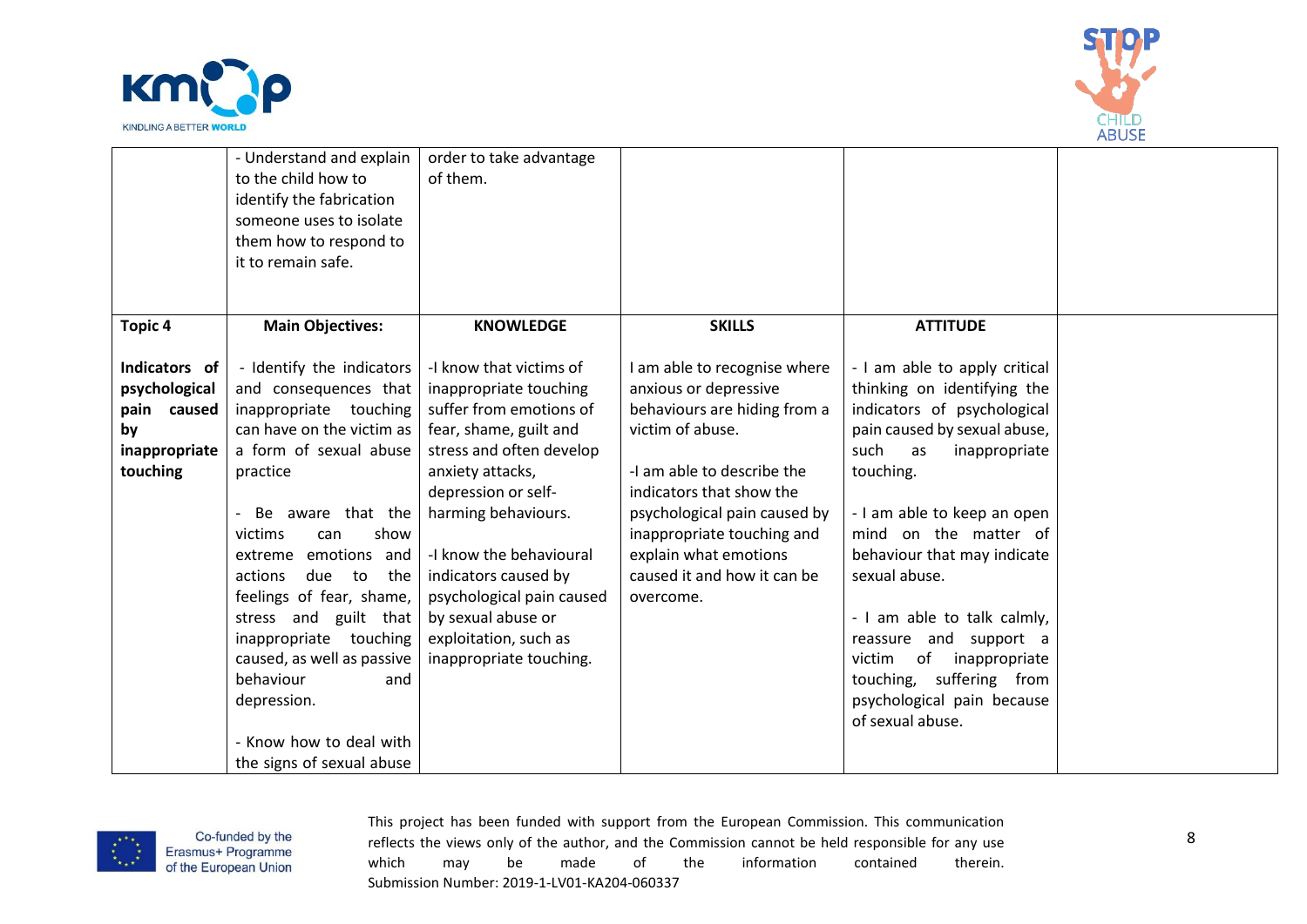



|                                                                                     | caused by inappropriate<br>touching.                                                                                                                                                                                                                                                                                                                                |                                                                                                                                                                                                                                                                                                                                                                                                                   |                                                                                                                                                                                                                                                                                                                         | -I am able to ask for<br>specialised help if necessary.<br>- I am able to address the<br>authorities<br>to<br>report<br>witnessed or potential self-<br>harming behaviour of the                                                                                                                                                                                                                                                                                                                             |  |
|-------------------------------------------------------------------------------------|---------------------------------------------------------------------------------------------------------------------------------------------------------------------------------------------------------------------------------------------------------------------------------------------------------------------------------------------------------------------|-------------------------------------------------------------------------------------------------------------------------------------------------------------------------------------------------------------------------------------------------------------------------------------------------------------------------------------------------------------------------------------------------------------------|-------------------------------------------------------------------------------------------------------------------------------------------------------------------------------------------------------------------------------------------------------------------------------------------------------------------------|--------------------------------------------------------------------------------------------------------------------------------------------------------------------------------------------------------------------------------------------------------------------------------------------------------------------------------------------------------------------------------------------------------------------------------------------------------------------------------------------------------------|--|
|                                                                                     |                                                                                                                                                                                                                                                                                                                                                                     |                                                                                                                                                                                                                                                                                                                                                                                                                   |                                                                                                                                                                                                                                                                                                                         | victim.                                                                                                                                                                                                                                                                                                                                                                                                                                                                                                      |  |
| <b>Topic 5</b>                                                                      | <b>Main Objectives:</b>                                                                                                                                                                                                                                                                                                                                             | <b>KNOWLEDGE</b>                                                                                                                                                                                                                                                                                                                                                                                                  | <b>SKILLS</b>                                                                                                                                                                                                                                                                                                           | <b>ATTITUDE</b>                                                                                                                                                                                                                                                                                                                                                                                                                                                                                              |  |
| How to react<br>when<br>informed<br>about a case<br>of<br>inappropriate<br>touching | To manage the reaction<br>of the youth worker<br>when he /she recognises<br>a victim, when the victim<br>expresses<br>himself/herself and when<br>the perpetrator and the<br>victim are in the same<br>place (peers).<br>- Explanation of the need<br>to talk to the child.<br>- Which words should<br>they use to convince the<br>child to report the<br>incident. | inappropriate<br>touching<br>should be reported by the<br>child<br>the<br>to<br>family/authorities/safe<br>adults.<br>-I know that the child<br>might be reluctant to<br>report an incident of<br>inappropriate touching.<br>- I understand that the<br>child<br>needs<br>to<br>be<br>encouraged to talk about<br>incident<br>of<br>an<br>inappropriate touching to<br>family/authorities/<br>the<br>safe adults. | - I know that an incident of   - I am able to understand that<br>an incident of inappropriate<br>touching is hard for the child<br>to report but he/she should<br>be encouraged to do it.<br>-I am able to make the child<br>feel secure and confident in<br>order to report the incident of<br>inappropriate touching. | - I am able to apply critical<br>thinking when encounter<br>cases<br>related<br>to<br>inappropriate touching in<br>order to guide the child to<br>report the incident.<br>- I am able let the child know<br>how to act after they have<br>experienced inappropriate<br>touching in terms of not<br>feeling afraid to report the<br>incident.<br>- I am able to talk with a child<br>has<br>that<br>experienced<br>inappropriate touching and<br>tell them that it is not their<br>fault and that they should |  |

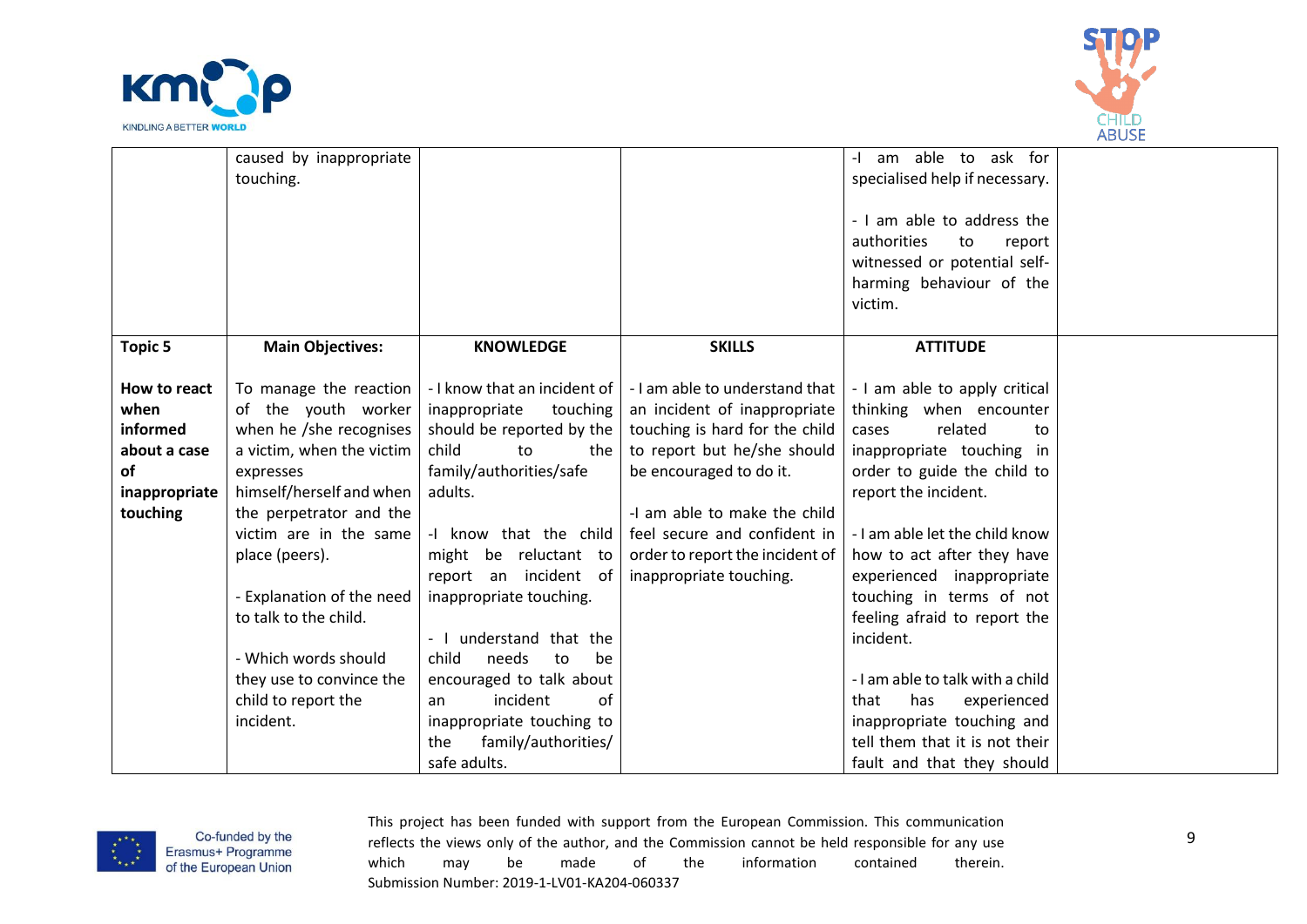



| - Explain to the children  |                             | talk about it with their       |  |
|----------------------------|-----------------------------|--------------------------------|--|
| that they should not keep  |                             | family/authorities/other       |  |
| inappropriate touching a   | -I know the people that     | people they trust.             |  |
| secret and that they       | should be informed about    |                                |  |
| should inform certain      | incident<br>of<br>the       | - I am able to listen actively |  |
| people<br>(family,         | inappropriate<br>touching   | someone who needs my           |  |
| authorities, other people  | and how to set the contact  | help concerning a problem      |  |
| they trust) about the      | with them.                  | of inappropriate touching.     |  |
| incident.                  |                             |                                |  |
|                            | that<br>the<br>$-1$<br>know | - I am able to speak calmly    |  |
| -Take into account the     | perpetrator can try to      | offer<br>and<br>reassurance,   |  |
| secrecy<br>and             | cause harm to the victim if | support and advice to          |  |
| confidentiality needed in  | he/she is aware that the    | someone who needs my           |  |
| order to protect the child | incident is reported.       | help<br>concerning             |  |
| from acts of revenge by    |                             | inappropriate touching.        |  |
| the perpetrator.           |                             |                                |  |
|                            |                             | - I am able to offer guidance  |  |
|                            |                             | on who the child should        |  |
| -Discourage the word       |                             | inform in order to be helped   |  |
| "secret"                   |                             | regarding an incident of       |  |
|                            |                             | inappropriate touching.        |  |
|                            |                             |                                |  |
|                            |                             | - I am able to reassure the    |  |
|                            |                             | child that I will not share    |  |
|                            |                             | what happened with other       |  |
|                            |                             | people apart from the          |  |
|                            |                             | responsible authorities.       |  |
|                            |                             |                                |  |
|                            |                             | -I am able to apply secrecy    |  |
|                            |                             | and confidentiality in order   |  |

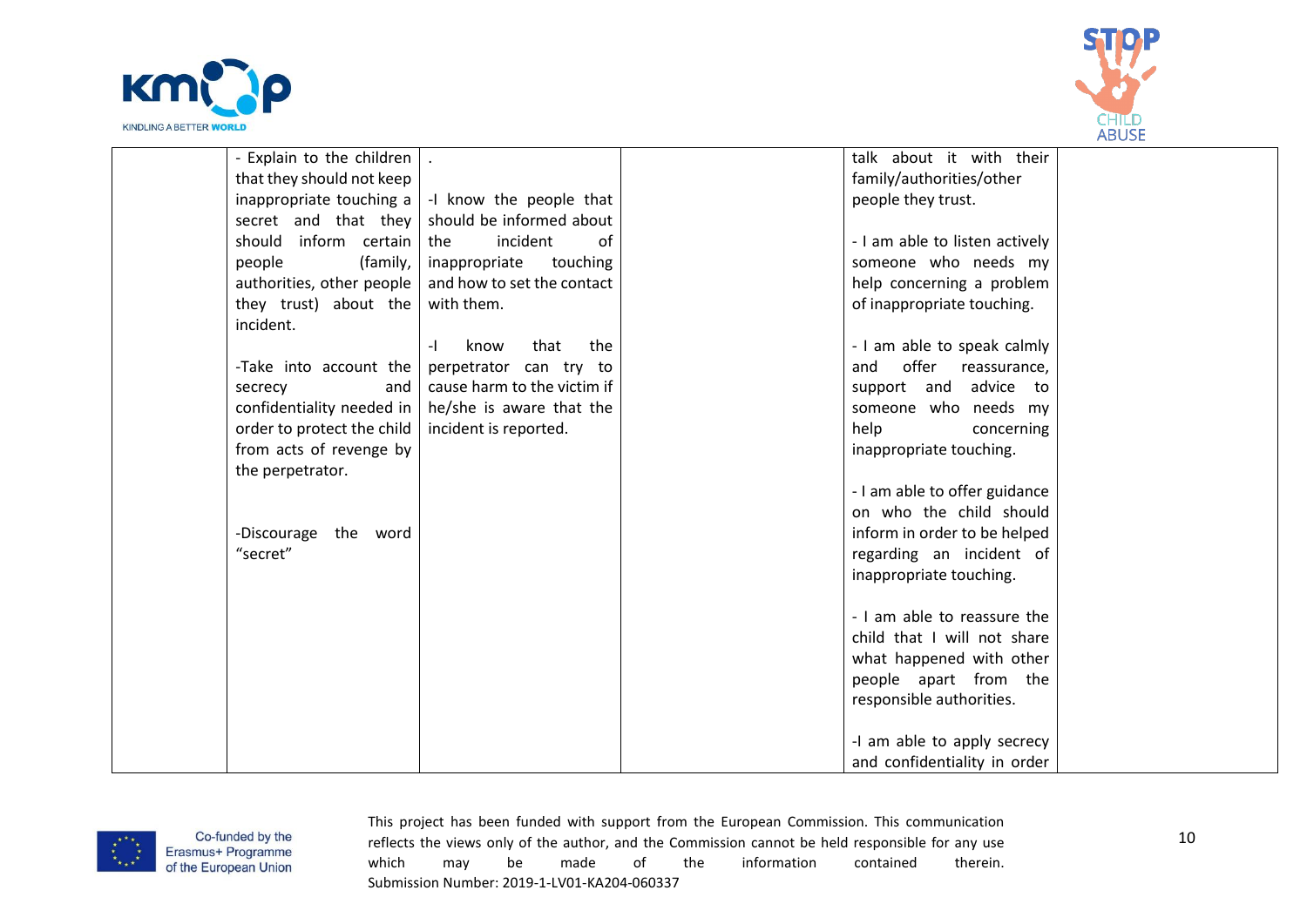



|  |  | for the perpetrator not to be |  |
|--|--|-------------------------------|--|
|  |  | aware that the incident has   |  |
|  |  | been reported.                |  |
|  |  |                               |  |
|  |  |                               |  |

|               | <b>MODULE 1: INAPPROPRIATE TOUCHING (Ages 13-18)</b> |                             |                                    |                                                     |                 |  |  |
|---------------|------------------------------------------------------|-----------------------------|------------------------------------|-----------------------------------------------------|-----------------|--|--|
| Topic 1:      | <b>Main Objectives:</b>                              | <b>KNOWLEDGE</b>            | <b>SKILLS</b>                      | <b>ATTITUDE</b>                                     | <b>SCENARIO</b> |  |  |
|               |                                                      | (In the context of EQF,     | (In the context of EQF, skills are | (In the context of the EQF,                         |                 |  |  |
| Inappropriate | What is Inappropriate                                | knowledge is described as   | described as practical)            | attitude is described as the                        |                 |  |  |
| Touching $-$  | touching?                                            | theoretical and/or factual) |                                    | ability of the                                      |                 |  |  |
| General       |                                                      |                             |                                    | learner to apply knowledge                          |                 |  |  |
| information   | -The differences between                             |                             |                                    | and skills autonomously and<br>with responsibility) |                 |  |  |
|               | safe,<br>unsafe<br>and                               |                             |                                    |                                                     |                 |  |  |
|               | unwanted touches.                                    | I understand/ know          | I am able to/ can show             | I am able to/ can show                              |                 |  |  |
|               |                                                      |                             |                                    |                                                     |                 |  |  |
|               | -Good vs Bad touch                                   | -I know what                | able to describe<br>am             | -I am able to reflect on cases                      |                 |  |  |
|               |                                                      | inappropriate touching is.  | inappropriate touching.            | I find suspicious as practices                      |                 |  |  |
|               |                                                      |                             |                                    | of inappropriate touching.                          |                 |  |  |
|               |                                                      | -I know the good and the    | am able to recognise               |                                                     |                 |  |  |
|               |                                                      | bad touches.                | inappropriate touches.             | - I am able to apply critical                       |                 |  |  |
|               |                                                      |                             |                                    | thinking when I encounter                           |                 |  |  |
|               |                                                      | understand when a           | - I am able to describe the        | suspicious cases related to                         |                 |  |  |
|               |                                                      | touch is bad.               | difference between the good        | inappropriate touching.                             |                 |  |  |
|               |                                                      |                             | and the bad touch.                 |                                                     |                 |  |  |
|               |                                                      |                             |                                    | - I am able to keep an open                         |                 |  |  |
|               |                                                      |                             | - I am able to recognise the       | mind and be a good listener                         |                 |  |  |
|               |                                                      |                             | bad touch.                         |                                                     |                 |  |  |

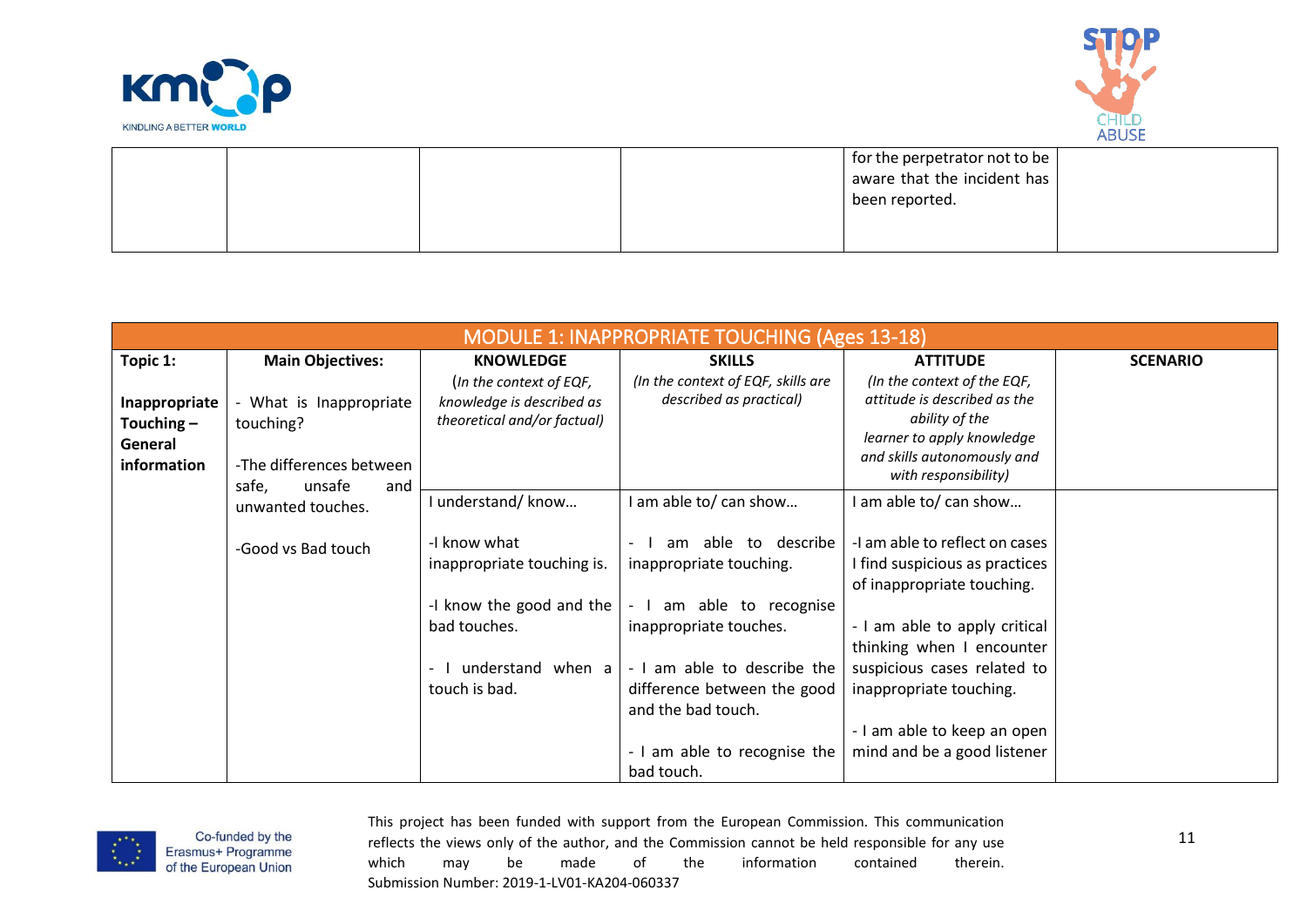



|                |                           |                            |                                              | when a teen wishes to speak<br>with me.<br>-I am able to able to show |  |
|----------------|---------------------------|----------------------------|----------------------------------------------|-----------------------------------------------------------------------|--|
|                |                           |                            |                                              | empathy to a teen that                                                |  |
|                |                           |                            |                                              | shares with me that he/she                                            |  |
|                |                           |                            |                                              | experienced<br>has                                                    |  |
|                |                           |                            |                                              | inappropriate touching.                                               |  |
|                |                           |                            |                                              |                                                                       |  |
| <b>Topic 2</b> | <b>Main Objectives:</b>   | <b>KNOWLEDGE</b>           | <b>SKILS</b>                                 | <b>ATTITUDE</b>                                                       |  |
| My private     | - Understand and explain  | - I know that everyone     | - I am able to identify an                   | -I am able to reflect on                                              |  |
| parts/privacy  | to the teen that the      | must respect the privacy   | incident of inappropriate                    | cases I find suspicious as                                            |  |
|                | private areas of their    | of teens.                  | touching.                                    | practices of inappropriate                                            |  |
|                | body and their body       |                            |                                              | touching.                                                             |  |
|                | privacy as a principle    | - I know how to identify a | - I am able to distinguish the               |                                                                       |  |
|                | that should be respected  | situation of inappropriate | kind of acts that make teens                 | - I am able to apply critical                                         |  |
|                | - Means of identification | touching.                  | feel uncomfortable.                          | thinking when I encounter                                             |  |
|                | of incidents.             |                            |                                              | suspicious cases related to                                           |  |
|                |                           | understand                 | what $\vert$ - I am able to explain to teens | inappropriate touching.                                               |  |
|                | - Difference between      | constitutes<br>an          | that people should not touch                 |                                                                       |  |
|                | flirting and harassment.  | inappropriate touching.    | their private parts or touch                 | - I am able to advise the teen                                        |  |
|                |                           |                            | them inappropriately in $a$                  | how to stop someone who                                               |  |
|                | - Teach teens the correct | - I know that a touch is   | sexual way /with sexual                      | tries to touch the private                                            |  |
|                | (anatomical) names of all | also inappropriate when    | motive.                                      | parts of their body or touch                                          |  |
|                | their different body      | applied to parts of the    |                                              | them inappropriately in a                                             |  |
|                | parts, including their    | body in a sexual way/with  | - I am able to recognise what                | sexual way /with sexual                                               |  |
|                | private body parts.       | a sexual motive.           | makes<br>a<br>teen<br>upset                  | motive.                                                               |  |
|                |                           |                            | concerning an inappropriate<br>touch.        |                                                                       |  |
|                |                           |                            |                                              |                                                                       |  |

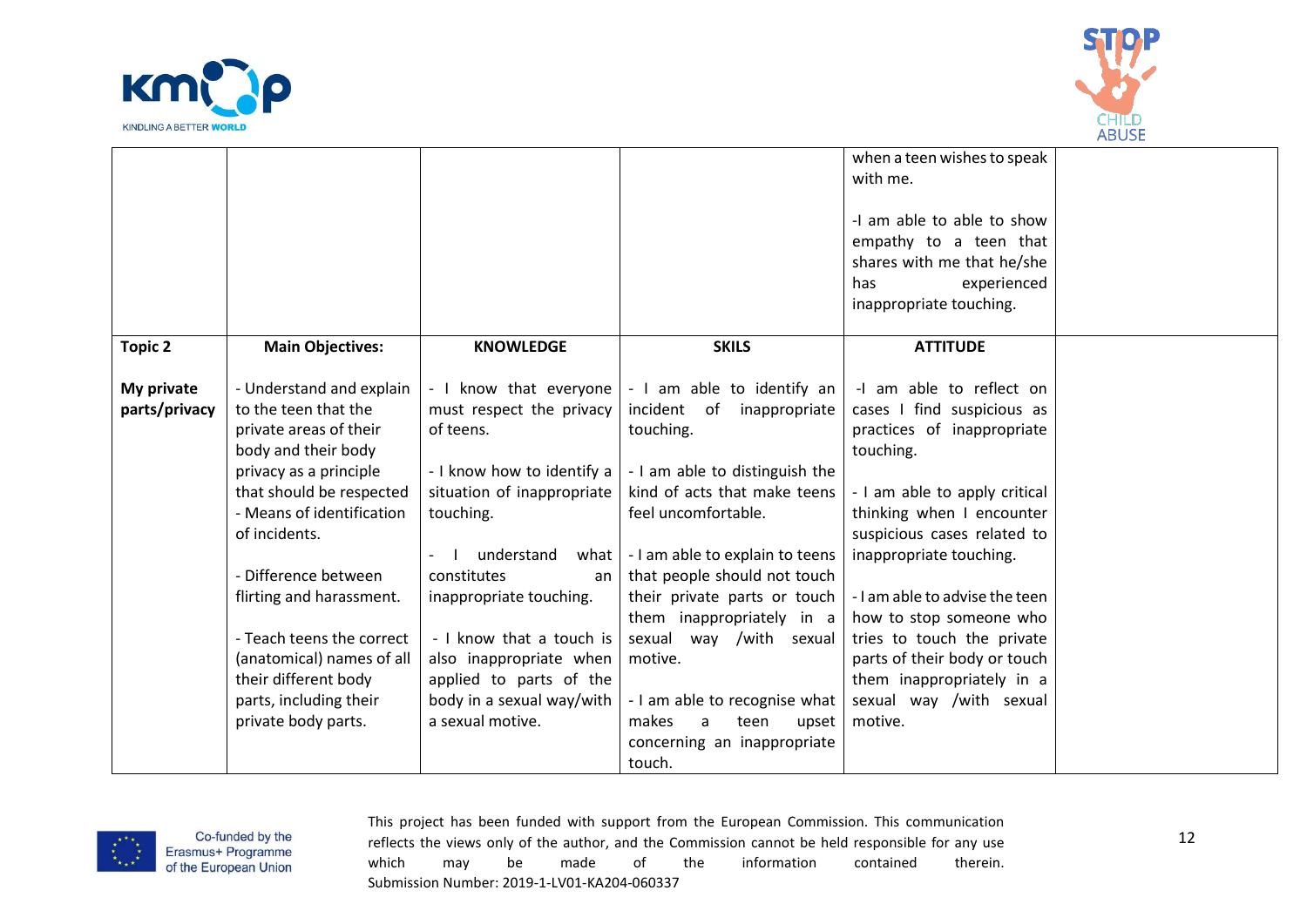



|               | -Teach teens "You're the    | know the difference<br>$-1$ |                                |                               |  |
|---------------|-----------------------------|-----------------------------|--------------------------------|-------------------------------|--|
|               | boss of your body"          | inappropriate<br>between    | - I am able to recognise and   |                               |  |
|               |                             | touching<br>and<br>intimate | difference<br>explain<br>the   |                               |  |
|               |                             | relationship<br>between     | between<br>inappropriate       |                               |  |
|               |                             | peers.                      | touching<br>intimate<br>and    |                               |  |
|               |                             |                             | relationship between peers.    |                               |  |
|               |                             | the<br>understand<br>-1     |                                |                               |  |
|               |                             | difference<br>between       | -I am able to explain to teens |                               |  |
|               |                             | encouraging social skills   | that no one can coerce         |                               |  |
|               |                             | and<br>encouraging          | affection or any physical      |                               |  |
|               |                             | ownership of one's body.    | contact i.e. hug each other!   |                               |  |
|               |                             |                             |                                |                               |  |
| Topic 3       | <b>Main Objectives:</b>     | <b>KNOWLEDGE</b>            | <b>SKILLS</b>                  | <b>ATTITUDE</b>               |  |
|               |                             |                             |                                |                               |  |
| Perpetrators  | Understand and explain      | - I understand that         | - I am able to identify and    | - I am able to apply critical |  |
| <b>of</b>     | to the teen that            | perpetrators of             | explain to the teen the        | thinking when encounter       |  |
| inappropriate | perpetrators of             | inappropriate touching      | suspicious behaviour of        | suspicious behaviour from     |  |
| touching      | inappropriate touching      | are often people that the   | people that belong to their    | someone belonging to the      |  |
|               | are often people that the   | teen is familiar with (i.e. | environment that could lead    | environment of the teen       |  |
|               | teen is familiar with (i.e. | family members, school      | to inappropriate touching.     | could<br>lead<br>that<br>to   |  |
|               | family members, school      | staff, coaches, older       |                                | inappropriate touching.       |  |
|               | staff, coaches, older       | students).                  | - I am able to explain to the  |                               |  |
|               | students)                   |                             | teen the way to respond to     | -I am able to keep an open    |  |
|               |                             | - I understand that         | behaviour that could lead to   | mind on cases of suspicious   |  |
|               | - Understand and explain    | perpetrators of             | inappropriate touching from    | behaviour from someone        |  |
|               | to the teen the             | inappropriate touching      | people of their environment.   | belonging<br>the<br>to        |  |
|               | suspicious behaviour of     | often have common           |                                | environment of the teen       |  |
|               | people that belong to       | characteristics that can    | - I am able to explain to the  | could<br>that<br>lead<br>to   |  |
|               | the environment of the      | indicate a behaviour that   | teen that people can try to    | inappropriate touching.       |  |
|               |                             |                             | use a fabrication to lure them |                               |  |

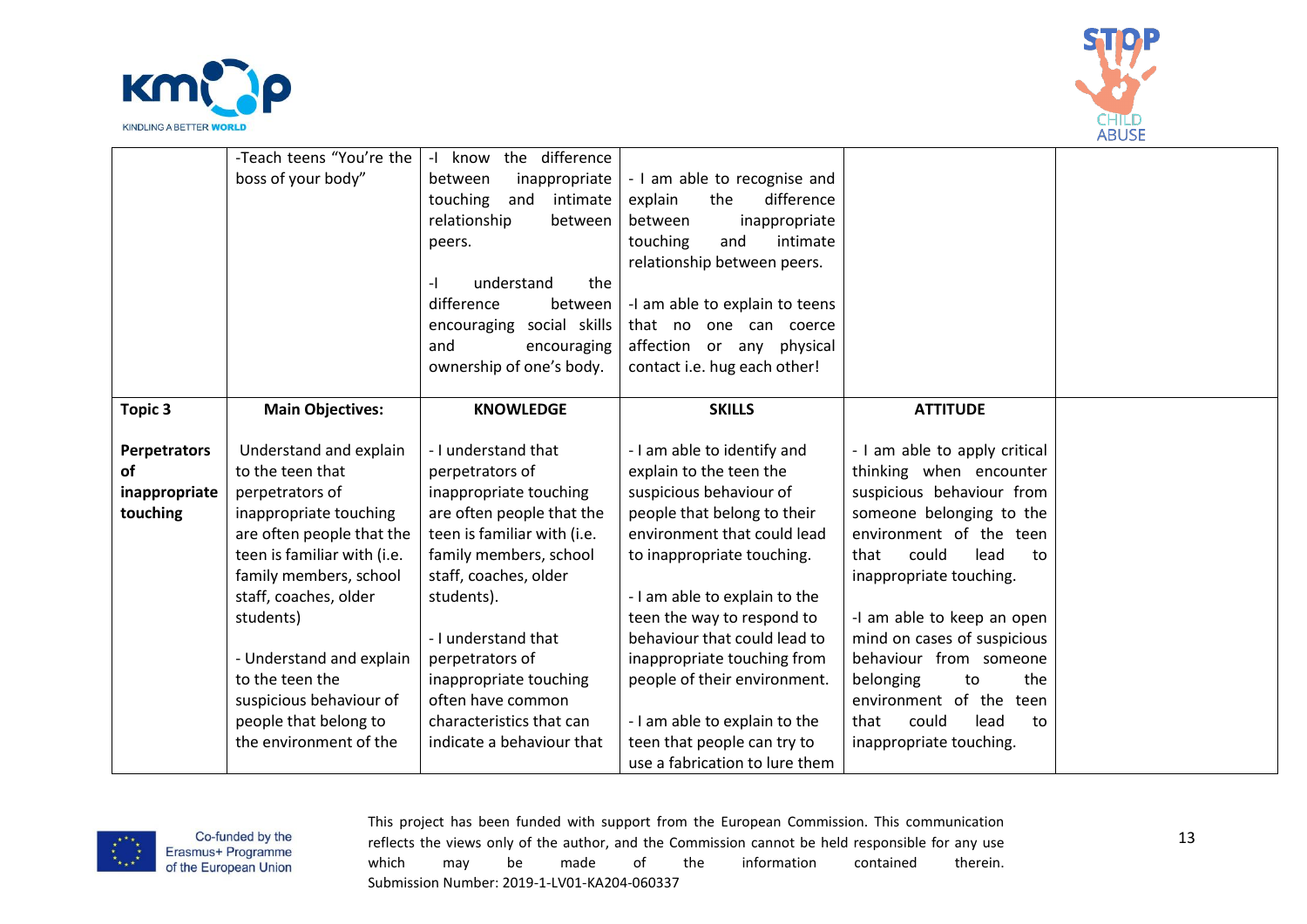



|         | child that could lead to | can lead to inappropriate | away from safety in order to  | -I am able to keep an open    |  |
|---------|--------------------------|---------------------------|-------------------------------|-------------------------------|--|
|         | inappropriate touching.  | touching.                 | take advantage of them and    | mind on cases of suspicious   |  |
|         |                          |                           | how to identify the lie and   | behaviour from people that    |  |
|         | - Understand and explain | - I understand that       | respond to the behaviour so   | will try to use a fabrication |  |
|         | to the teen the way to   | perpetrators of           | that they remain safe.        | to lure the teen away from    |  |
|         | respond to behaviour     | inappropriate touching    |                               | safety in order to take       |  |
|         | that could lead to       | use certain escalating    |                               | advantage of them.            |  |
|         | inappropriate touching   | behaviour towards the     |                               |                               |  |
|         | from people of their     | teen.                     |                               |                               |  |
|         | environment.             |                           |                               |                               |  |
|         |                          | - I understand that       |                               |                               |  |
|         | - Understand and explain | perpetrators of           |                               |                               |  |
|         | to the teen that         | inappropriate touching    |                               |                               |  |
|         | someone could use a      | are sometimes people      |                               |                               |  |
|         | fabrication to lure them | that will try to use a    |                               |                               |  |
|         | away from safety in      | fabrication to lure the   |                               |                               |  |
|         | order to take advantage  | teen away from safety in  |                               |                               |  |
|         | of them.                 | order to take advantage   |                               |                               |  |
|         |                          | of them.                  |                               |                               |  |
|         | - Understand and explain |                           |                               |                               |  |
|         | to the teen how to       |                           |                               |                               |  |
|         | identify the fabrication |                           |                               |                               |  |
|         | someone uses to isolate  |                           |                               |                               |  |
|         | them how to respond to   |                           |                               |                               |  |
|         | it to remain safe.       |                           |                               |                               |  |
|         |                          |                           |                               |                               |  |
|         |                          |                           |                               |                               |  |
| Topic 4 | <b>Main Objectives:</b>  | <b>KNOWLEDGE</b>          | <b>SKILLS</b>                 | <b>ATTITUDE</b>               |  |
|         |                          |                           | -I am able to recognise where | - I am able to apply critical |  |
|         |                          |                           | anxious or depressive         | thought on identifying the    |  |
|         |                          |                           |                               |                               |  |

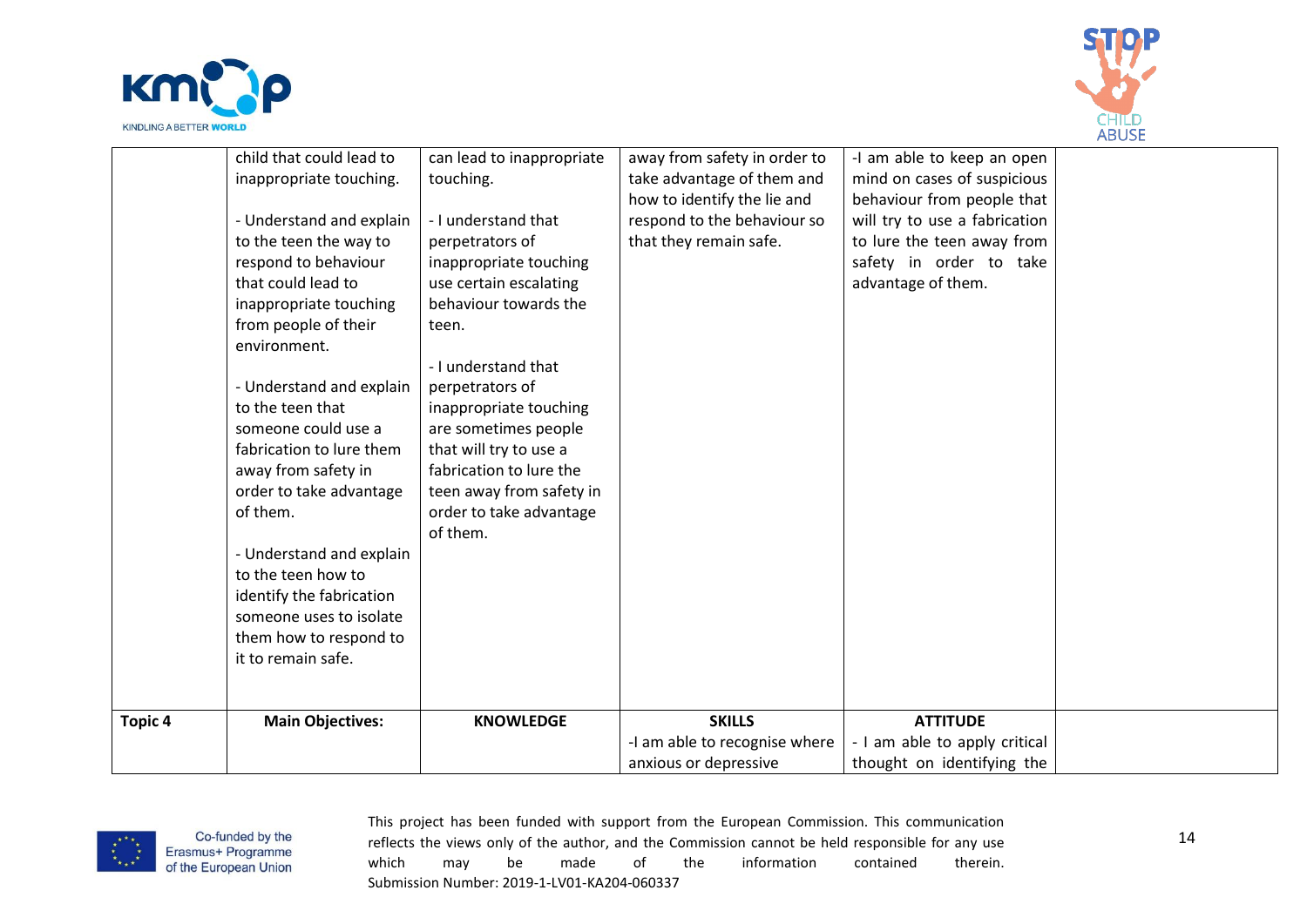



| Indicators of $\vert$<br>psychological<br>pain caused<br>by<br>inappropriate<br>touching | - Identify the indicators<br>and consequences that<br>inappropriate touching<br>can have on the victim<br>as a form of sexual abuse<br>practice.<br>Be aware that the<br>show<br>victims<br>can<br>emotions and<br>extreme<br>due<br>actions<br>to<br>the<br>feelings of fear, shame<br>and<br>guilt<br>that<br>inappropriate<br>touching<br>caused, as well as passive<br>behaviour<br>and<br>depression.<br>- Know how to deal with<br>the signs of sexual abuse<br>caused by inappropriate | -I know that victims of<br>inappropriate touching<br>suffer from emotions of<br>fear, shame, guilt and<br>stress and often develop<br>anxiety attacks,<br>depression or self-<br>harming behaviours.<br>-I know the behavioural<br>indicators of<br>psychological pain caused<br>by sexual abuse or<br>exploitation, such as<br>inappropriate touching. | behaviours are hiding in a<br>victim of abuse.<br>-I am able to describe the<br>indicators that show the<br>psychological pain caused by<br>inappropriate touching and<br>explain<br>what<br>emotions<br>caused it and how it can be<br>overcome. | indicators of psychological<br>by sexual<br>pain caused<br>abuse,<br>such<br>as<br>inappropriate touching.<br>- I am able to keep an open<br>mind on the matter of<br>behaviour that may indicate<br>sexual abuse.<br>- I am able to talk calmly,<br>reassure and support a<br>victim of inappropriate<br>touching, suffering from<br>psychological pain because<br>of sexual abuse.<br>-I am able to ask for<br>specialised<br>if<br>help<br>necessary. |  |
|------------------------------------------------------------------------------------------|-----------------------------------------------------------------------------------------------------------------------------------------------------------------------------------------------------------------------------------------------------------------------------------------------------------------------------------------------------------------------------------------------------------------------------------------------------------------------------------------------|---------------------------------------------------------------------------------------------------------------------------------------------------------------------------------------------------------------------------------------------------------------------------------------------------------------------------------------------------------|---------------------------------------------------------------------------------------------------------------------------------------------------------------------------------------------------------------------------------------------------|----------------------------------------------------------------------------------------------------------------------------------------------------------------------------------------------------------------------------------------------------------------------------------------------------------------------------------------------------------------------------------------------------------------------------------------------------------|--|
|                                                                                          | touching.                                                                                                                                                                                                                                                                                                                                                                                                                                                                                     |                                                                                                                                                                                                                                                                                                                                                         |                                                                                                                                                                                                                                                   | - I am able to address the<br>authorities<br>to<br>report<br>witnessed or potential self-<br>harming behaviour of the<br>victim.                                                                                                                                                                                                                                                                                                                         |  |
| <b>Topic 5</b>                                                                           | <b>Main Objectives:</b>                                                                                                                                                                                                                                                                                                                                                                                                                                                                       | <b>KNOWLEDGE</b>                                                                                                                                                                                                                                                                                                                                        | <b>SKILLS</b>                                                                                                                                                                                                                                     | <b>ATTITUDE</b>                                                                                                                                                                                                                                                                                                                                                                                                                                          |  |

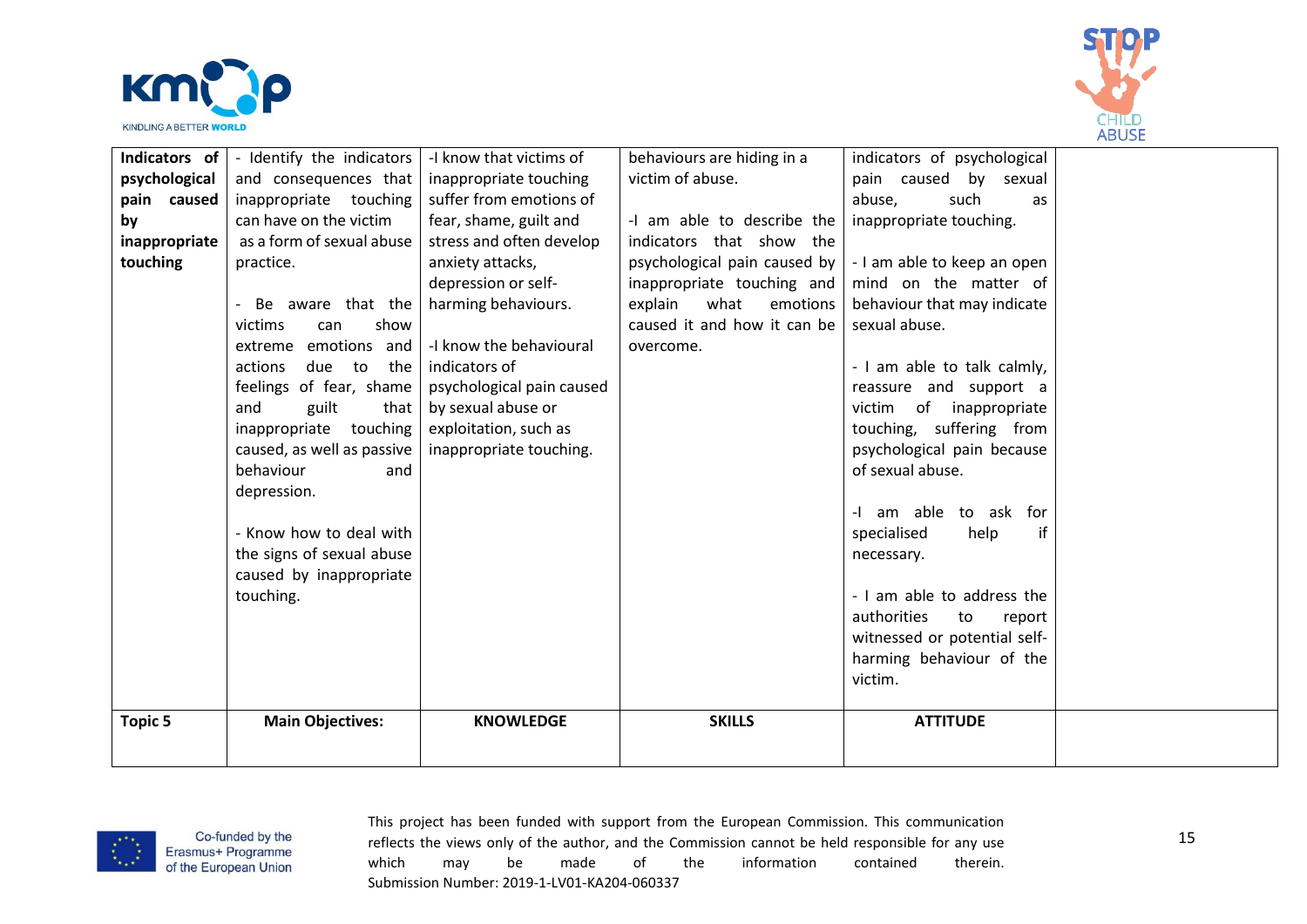



| How to react  | -To manage the reaction                           | - I know that an incident of | - I am able to understand that  | - I am able to apply critical  |  |
|---------------|---------------------------------------------------|------------------------------|---------------------------------|--------------------------------|--|
| when          | of the youth worker:                              | inappropriate<br>touching    | an incident of inappropriate    | thinking when encounter        |  |
| informed      | when<br>he<br>/she<br>1)                          | should be reported by the    | touching is hard for the teen   | related<br>cases<br>to         |  |
| about a case  | recognizes a victim,                              | teen<br>to<br>the            | to report but he/she should     | inappropriate touching in      |  |
| οf            | 2) when the victim                                | family/authorities/safe      | be encouraged to do it.         | order to guide the teen to     |  |
| inappropriate | expresses                                         | adults.                      |                                 | report the incident.           |  |
| touching      | himself/herself, and                              |                              | -I am able to make the teen     |                                |  |
|               | 3) when the perpetrator                           | - I know that a teen might   | feel secure and confident in    | - I am able let the teen know  |  |
|               | and the victim are in the                         | be reluctant to report an    | order to report the incident of | how to act after they have     |  |
|               | same place (peers).                               | incident of inappropriate    | inappropriate touching.         | experienced inappropriate      |  |
|               |                                                   | touching.                    |                                 | touching in terms of not       |  |
|               | - Explanation of the need                         |                              |                                 | feeling afraid to report the   |  |
|               | to talk to the teen.                              | - I understand that a teen   |                                 | incident.                      |  |
|               |                                                   | needs to be encouraged to    |                                 |                                |  |
|               | - Which words should                              | talk about an incident of    |                                 | - I am able to talk with a     |  |
|               | they use to convince the                          | inappropriate touching to    |                                 | teen that has experienced      |  |
|               | teen to report the                                | family/authorities/<br>the   |                                 | inappropriate touching and     |  |
|               | incident.                                         | safe adults.                 |                                 | tell them that it is not their |  |
|               |                                                   |                              |                                 | fault and that they should     |  |
|               | - Explain to the teens that                       | that<br>know<br>the<br>$-1$  |                                 | talk about it with their       |  |
|               | they should not keep                              | perpetrator can try to       |                                 | family/authorities/safe        |  |
|               | inappropriate touching a                          | cause harm to the victim if  |                                 | adults.                        |  |
|               | secret and that they                              | he/she is aware that the     |                                 |                                |  |
|               | should<br>inform certain                          | incident is reported.        |                                 | - I am able to listen actively |  |
|               | people<br>(family,                                |                              |                                 | someone who needs my           |  |
|               | authorities, other people                         | -I know the people that      |                                 | help concerning a problem      |  |
|               | should be informed about<br>they trust) about the |                              |                                 | of inappropriate touching.     |  |
|               | incident.                                         | incident<br>the<br>of        |                                 |                                |  |
|               |                                                   | inappropriate<br>touching    |                                 | - I am able to speak calmly    |  |
|               |                                                   |                              |                                 | offer<br>and<br>reassurance.   |  |